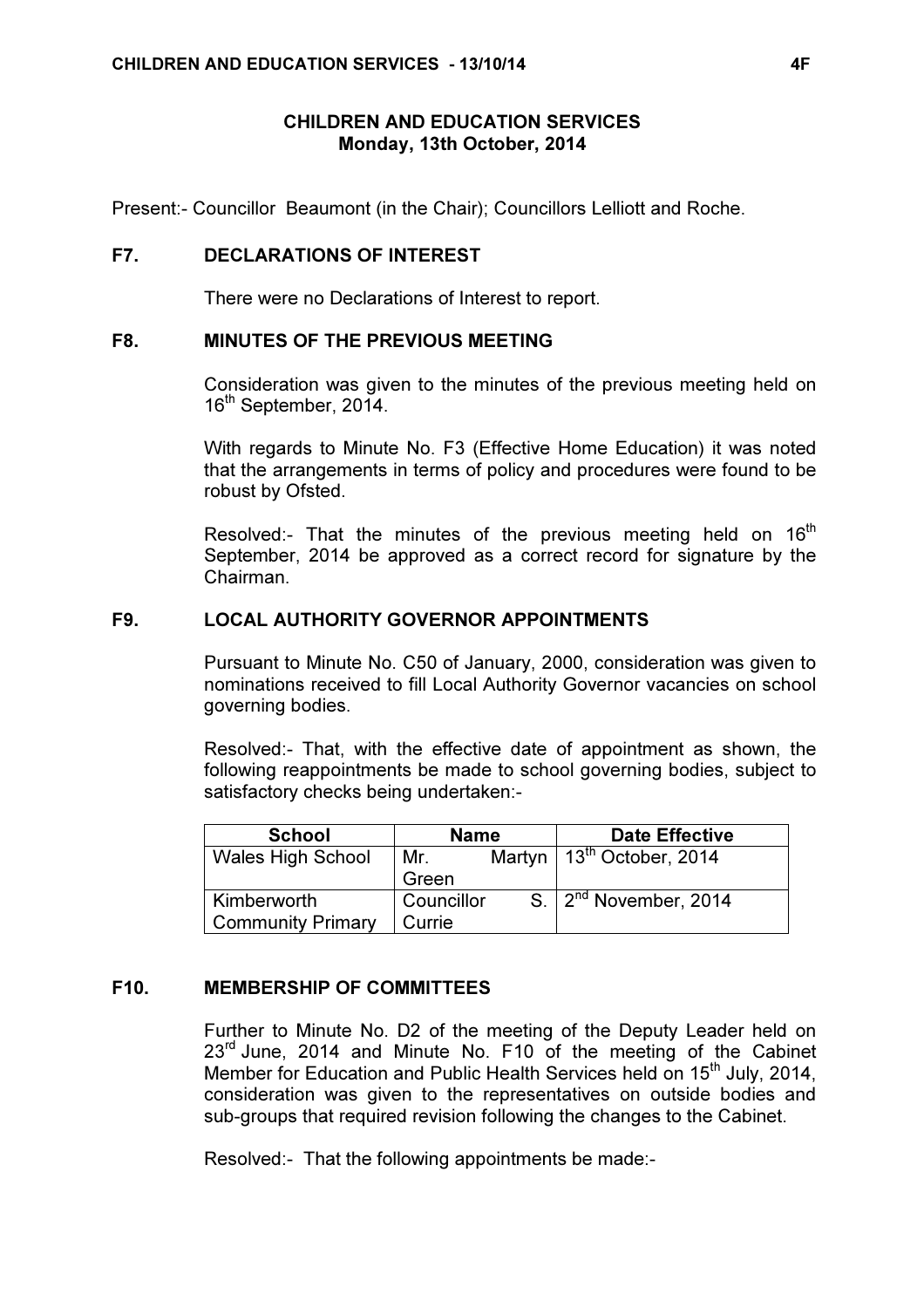### Corporate Parenting Panel:-

Councillor Beaumont, Cabinet Member for Children and Education Services together with: -

Councillor Doyle, Cabinet Member for Adult Social Care and Health

Councillor Havenhand plus one other Member, representatives of the Adoption Panel

Councillor Sharman, representative of the Fostering Panel.

Councillor J. Hamilton, Chairperson of the Improving Lives Select Commission.

Councillor C. Vines, Representative of the Opposition.

## Education Consultative Committee:-

Councillor Beaumont, Cabinet Member together with Advisers. Chairperson of the Overview and Scrutiny Management Board. Chairperson and Vice-Chairperson of the Improving Lives Select Commission.

## LEA Governors' Appointment Panel -

Councillor Beaumont, Cabinet Member together with Advisers. Councillor Sims.

## Local Admissions Forum:-

Councillors Beaumont, Havenhand and Roche.

### Rotherham Children, Young People and Families' Partnership:-

Councillor Beaumont, Cabinet Member, along with Councillor Roche plus one other Member.

## Rotherham Local Safeguarding Children Board:-

Councillor Beaumont Cabinet Member.

## Rotherham Schools' Forum:-

Councillor Beaumont, Cabinet Member.

## Rotherham Standing Advisory Council for Religious Education:-

Councillors Lelliott, Roche and Sharman.

#### Think Family Steering Group:-

Councillor Beaumont Cabinet Member. along with Councillor Lelliott.

#### Transport (Education) Appeals Panel:-

Councillors Gosling, J. Hamilton, Roche, Sharman and Whelbourn plus one other Member.

## Visits to Children's Establishments:-

Councillor Beaumont, Cabinet Member together with Advisers. Chairperson and Vice-Chairperson of the Improving Lives Select Commission. Ward Councillors.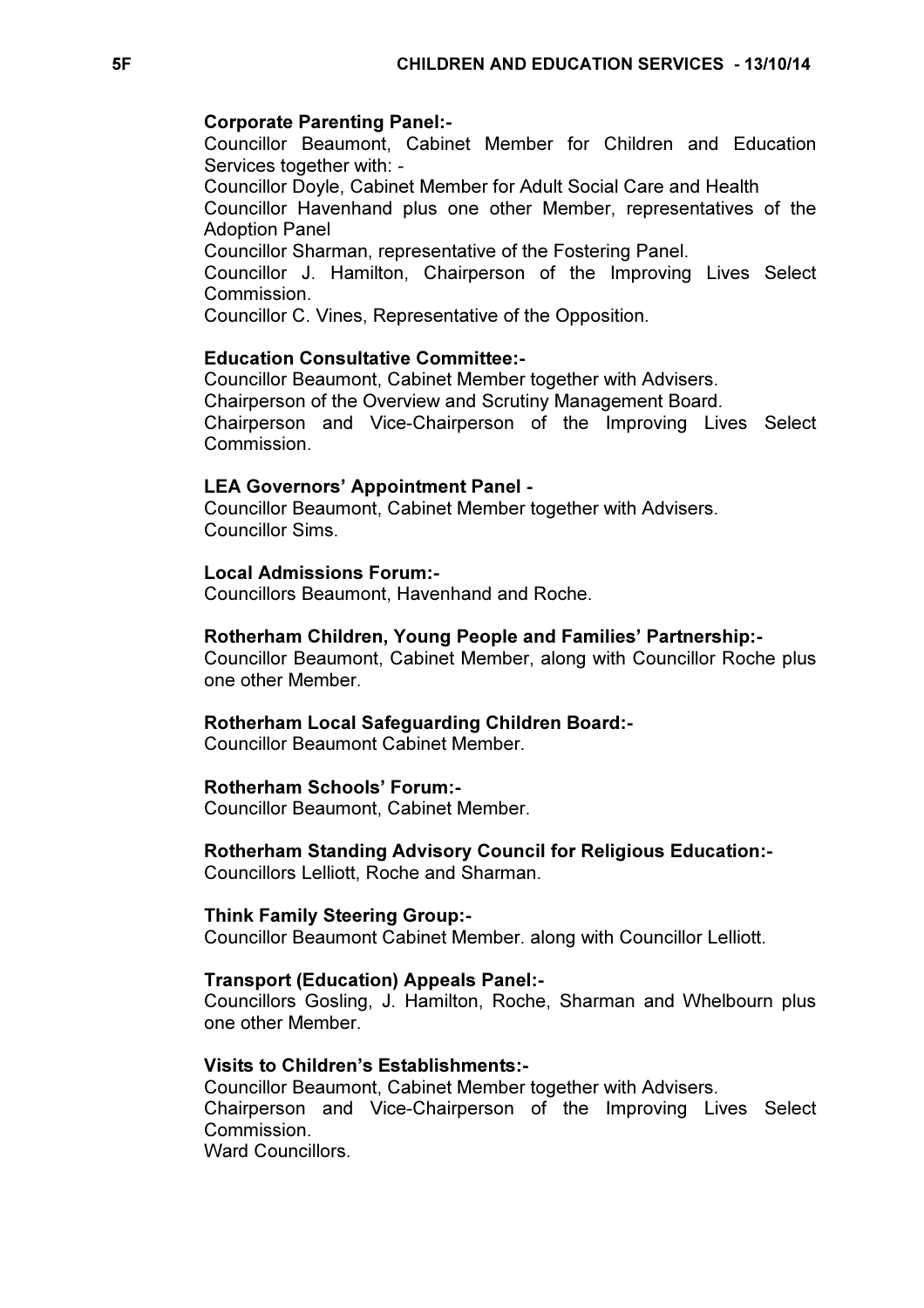### Yorkshire and Humberside Grid for Learning – Foundation Board:- Councillor Beaumont, Cabinet Member

Mrs. Susan Wilson, Performance and Quality Manager, Performance and Quality, Neighbourhood and Adult Services.

# Yorkshire and Humberside Children and Young People Lead Member Network:-

Councillor Beaumont, Cabinet Member (Chair).

# F11. CHILDREN AND YOUNG PEOPLE'S SERVICE REVENUE BUDGET MONITORING REPORT TO 31ST AUGUST, 2014

 Consideration was given to a report presented by Joy Hobson, Principal Finance Officer, which provided a financial forecast for the Children and Young People's Services Directorate to the end of March, 2015 based on actual income and expenditure to the end of August, 2014.

The Directorate was currently projecting an overspend outturn position of £2.847m (6.6%) principally as a result of continued pressures in the Safeguarding, Children and Families Service.

Considerable concerted proactive management actions to contain and where possible reduce the projected outturn position were continuing. So far, within this financial year, these actions would have helped the service avoid £454k of costs that would otherwise have been incurred.

The table within the report summarised the outturn against approved budgets for each service division and an analysis of the main variances and the underlying reasons beneath them were provided, the detail of which was set out in the report submitted.

Discussion and questions were raised and answered on issues relating to:-

- Staff turnover, increased agency costs and the impact on the delivery of services.
- Roles of newly qualified social workers.
- Comparators of staff turnover, vacancy levels and sickness rates amongst statistical neighbours.
- Numbers of children in out of authority placements and the steps being taken for this to reduce.
- Independent review process and the projected costs associated with Regulation 33.
- Retention and recruitment of Social Workers and the ongoing negotiations over Terms and Conditions.

Resolved:- (1) That the latest financial projections against budget for the year based on actual income and expenditure to the end of August, 2014 be received and the progress noted.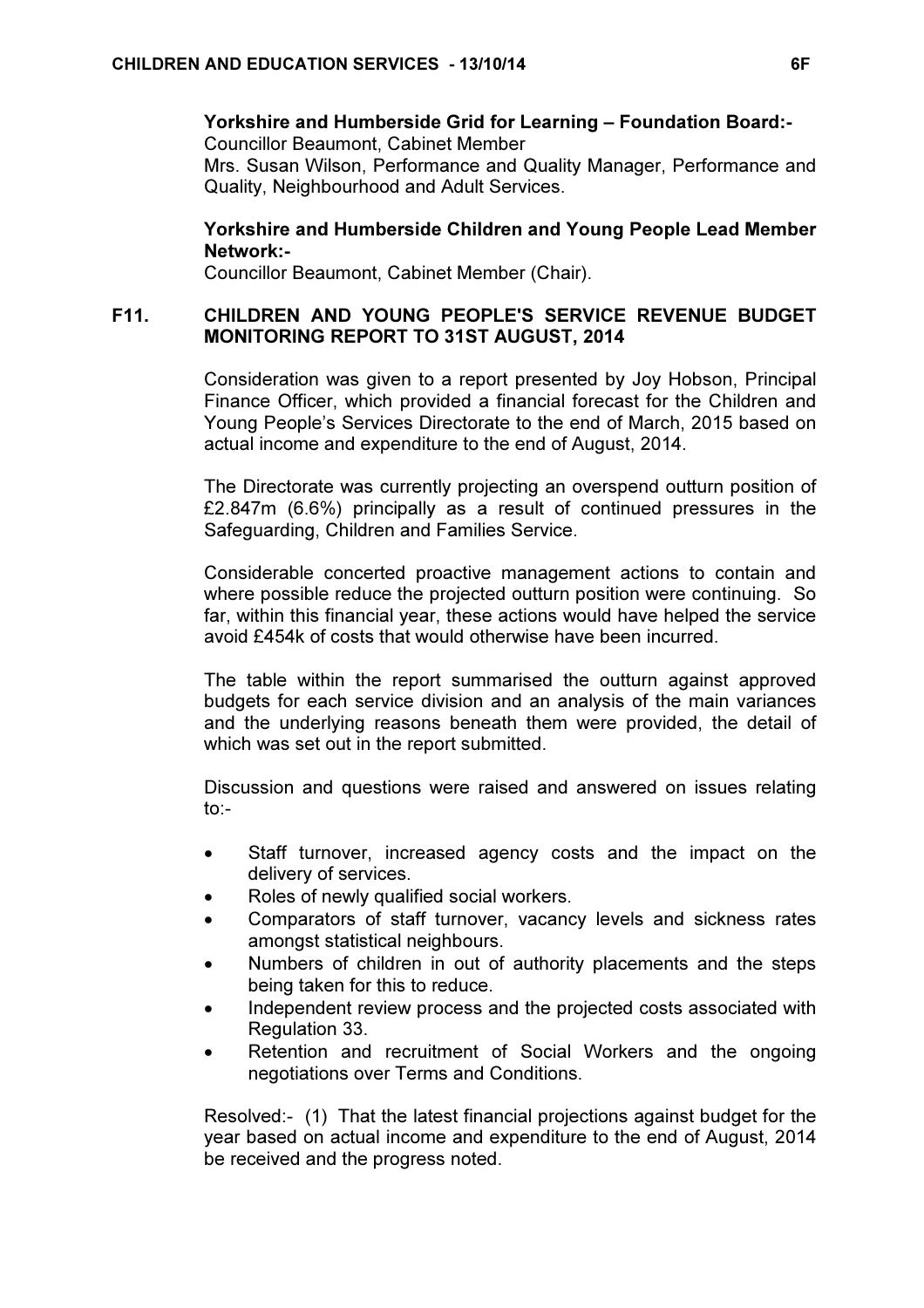(2) That a further report on comparisons of staff turnover, vacancy levels and sickness rates be submitted to the next meeting of the Cabinet Member.

# F12. AIMING HIGH FOR DISABLED CHILDREN - SHORT BREAKS STATEMENT

 Consideration was given to a report presented by Paul Theaker, Operational Commissioner, which detailed how from 1st October, 2011 all Local Authorities had a duty to publish a Short Breaks Statement. Short Breaks Statements must be reviewed annually and include information for services, practitioners, parents, carers and young people in their area and include:-

- Details of the range of short breaks services provided.
- How to access the criteria against which eligibility to services would be assessed.
- How the range of services was designed to meet the needs of children, young people and carers.

The report submitted set out the background information on the development of a Needs Analysis to inform the 2014-15 Short Breaks Service Statement and the Statement itself and also included information on commissioning activity to support the Short Breaks Service. Some of the information was from the 2011 Census, showing where in the Borough disabled children lived.

Short Breaks provision was re-commissioned from 1st April, 2014 for a period of two years and comprised the YMCA 'Yours Project' Weekday Evening Project, the YMCA 'Yours Project' Weekend Project and the RMBC Autism Communication Team 'Chat n Chill' Project.

The commissioned provision would, as in previous years, work alongside officers to implement the recommendations outlined in the Short Breaks Statement.

The value of commissioned Short Breaks provision for the period 1st April, 2014 to 31st March, 2016 was £341,033.

The Cabinet Member and Advisers welcomed the report and requested that some analysis be provided on the provision accessed by young people in terms of short breaks and early intervention.

Resolved:- (1) That the Short Breaks Statement 2014-15 be approved.

(2) That an analysis report be submitted to a future meeting of the Cabinet Member highlight the provision accessed by young people.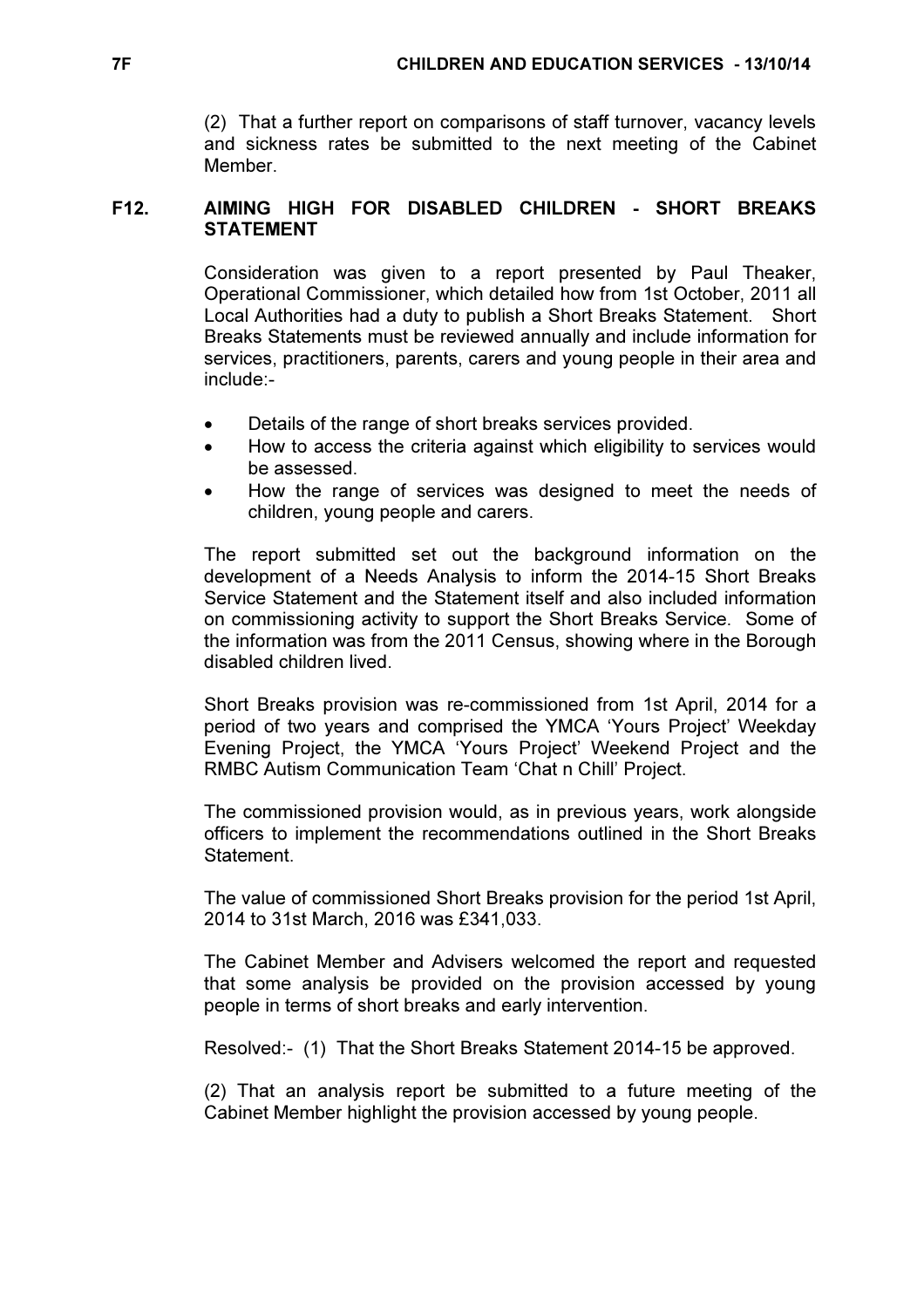# F13. EMOTIONAL WELLBEING AND MENTAL HEALTH STRATEGY

 Consideration was given to a report presented by Paul Theaker, Operational Commissioner, which detailed how the draft Emotional Wellbeing and Mental Health Strategy 2014-19 had been produced to support Local Authority and Health Commissioners and service providers to improve the emotional health and wellbeing of children and young people in Rotherham.

The draft Rotherham Emotional Wellbeing and Mental Health Strategy for Children and Young People 2014-19 has been produced by RCCG Commissioners, RMBC Commissioners and RMBC Public Health and drew on national and local guidance, local needs information, surveys of local emotional wellbeing and mental health services and information from key stakeholders.

The Strategy included sections on the scope of the Strategy, the needs of children and young people, services in Rotherham, investment, challenges and risks and recommendations.

The Strategy went out for consultation to a wide range of stakeholders, including RMBC CYPS, schools, colleges, NHS providers and VCS providers, in June and July, 2014. There have also been specific consultation sessions with parents/carers and with the Youth Cabinet.

The responses from consultation have been evaluated and the draft Emotional Wellbeing and Mental Health Strategy was substantially amended to take into account the comments that have been made. In addition the Healthwatch Rotherham report on Child and Adolescent Mental Health Services was reviewed to ensure that the key findings were addressed within the Strategy.

The Rotherham CCG commissioned Attain, an independent sector consultancy organisation, to review CAMHs and their report was considered by the CCG and the Attain recommendations that the CGG agreed to take forward, have been included within the strategy.

The key recommendations within the Strategy were outlined and set out in detail as part of the report.

It should be noted that as the governance process progressed for final approval of the Strategy, the key recommendations and actions were already being acted upon. The development of multi-agency care pathways was a priority piece of work and would address a number of issues in relation to thresholds/access to services and pathways such as post diagnosis ASD. A workshop with stakeholders had been held and was informing the work of small time-limited working groups that had been established for each multi-agency pathway.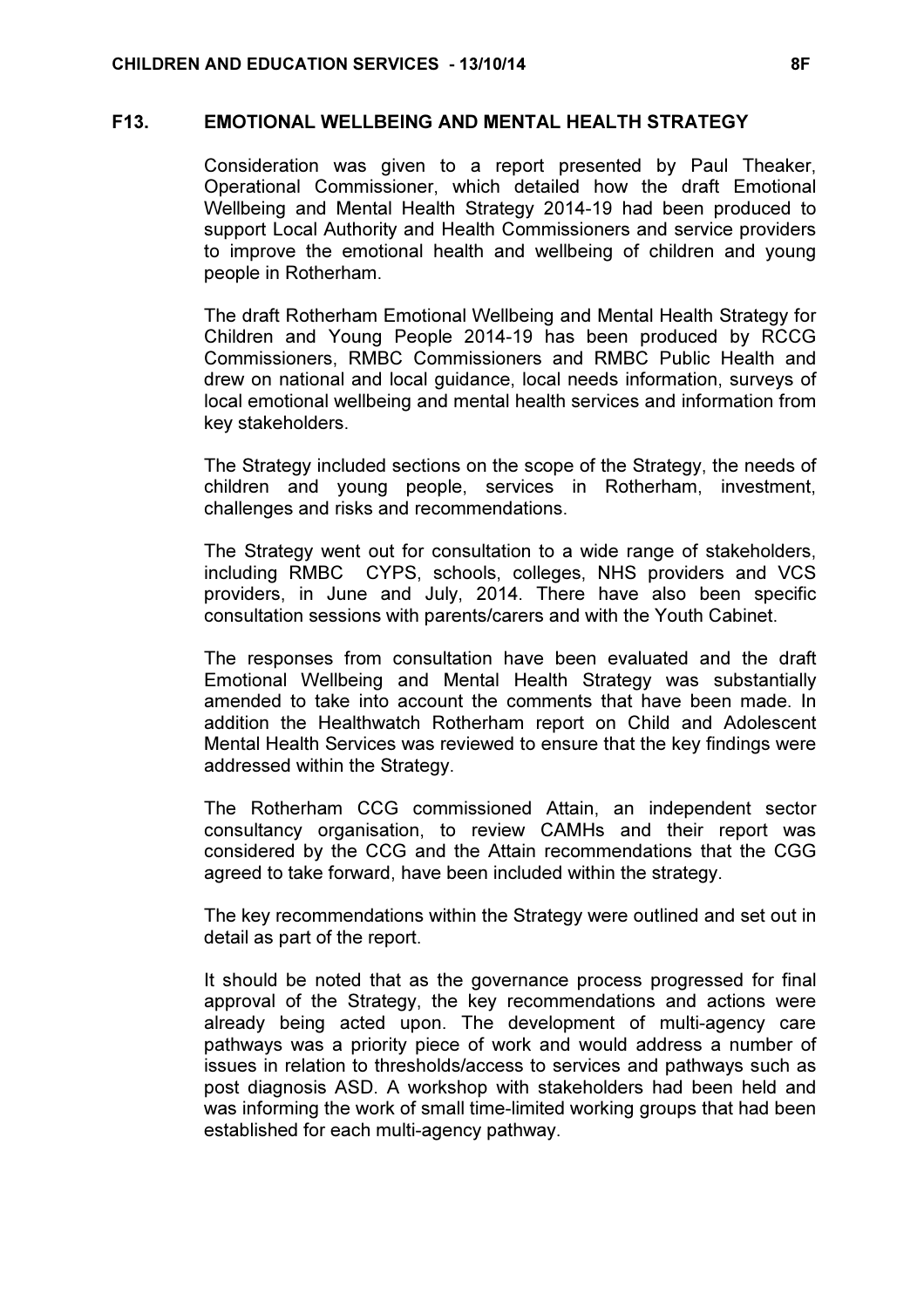The Strategy had been endorsed by CYPS DLT and following consideration by Cabinet Member, would go to the Health and Wellbeing Board for final joint RMBC/RCCG approval at its meeting on 12th November, 2014.

It was noted that there were no financial implications at this stage. However, there may be financial implications arising from implementing the recommendations contained within the Emotional Wellbeing and Mental Health Strategy. Any such financial implications that arose would be fully outlined within future reports that were submitted through governance structures.

The Cabinet Member welcomed the Strategy and sought clarification on the feasibility of promoting the prevention of mental health, the research promoting resilience and the outcomes framework for CAMHs.

Resolved:- That the final draft of the Emotional Wellbeing and Mental Health Strategy 2014-19 be approved.

# F14. INCREASING CAPACITY AT SANDHILL ACADEMY

 Consideration was given to a report presented by Dean Fenton, Principal Officer, School Organisation and Risk Management, which outlined proposals to create increased space and capacity for future Reception/Foundation Stage 2 cohorts for the 2016/17 Academic Year onwards at Rawmarsh Sandhill Academy.

Pupil Numbers in Key Stage 1 were rising across the Borough creating the need for permanent school expansions and 'bulge' year classes in individual schools.

Projections indicated that a 'bulge' year would occur in the Rawmarsh Learning Community in the 2016/17 Academic Year where more places in Reception/Foundation Stage 2 would be needed than were currently available. Added to this was the substantial new housing development in the local area, both current and proposed, and potential additional pupil yield from this new housing.

It was proposed that the Local Authority should work with the Sandhill Academy Trust to create additional teaching and learning spaces at the school for the 2016/17 Academic Year onwards to enable the Academy to submit a business case to the Department for Education in relation to proposals to increase the Published Admission Number (PAN) for Reception/Foundation Stage 2 and subsequent cohorts from 30 to 45 by providing additional teaching and learning spaces at the Academy.

Funding for the initial additional space required (relocation of a temporary classroom from Flanderwell Primary School and internal modifications at the Academy) would be provided from Basic Need Funding (Basic Need Funding was allocated to the Local Authority to ensure a sufficiency of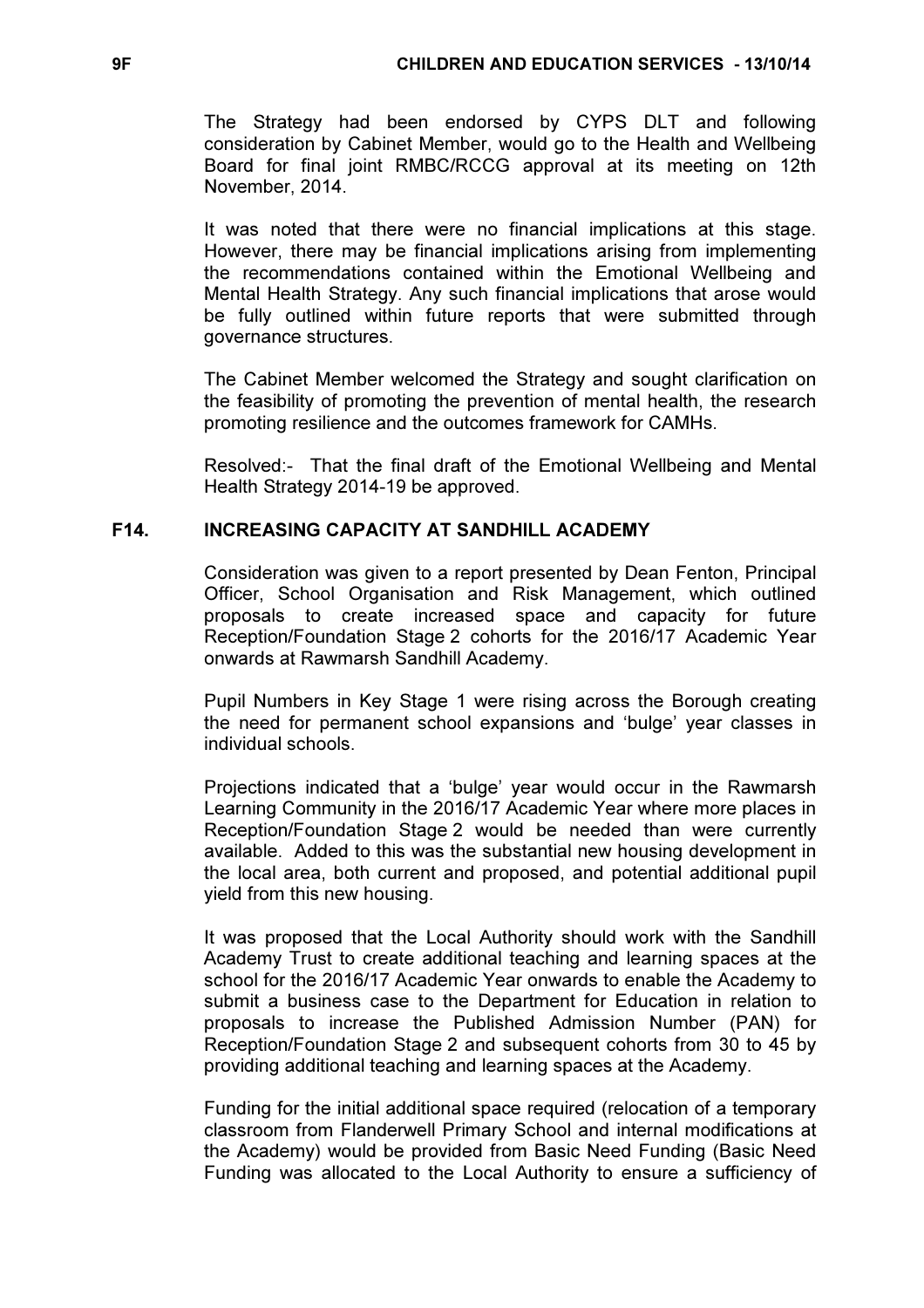school places across the Authority). The estimated cost of this project was £100k.

There was the potential for future Section 106 Developer Education Contributions from proposed catchment area housing development and the Academy/Local Authority would work in partnership to secure funding from other streams to create additional resources required for the longer term needs.

The Academy would need to plan for the expansion and appoint additional teaching and non-teaching staff. Funding for the additional staffing would be generated from the additional pupils on roll and be part of the school's annual budget. However, in the first year of operation, as the pupils would not be on roll in time for the school's budget to be allocated, additional funding would need to be requested from the Contingency for Pupil Growth Fund to cover the 7/12 funding gap via the Schools Forum.

Further information was sought on whether the additional capacity at Sandhill Academy and the next report relating to Thorogate Junior and Infant School and it was confirmed that this should meet the demand in the Rawmarsh Learning Community.

Resolved:- That Local Authority support be approved for Sandhill Academy to create additional capacity in future years.

# F15. 'BULGE YEAR' INCREASE IN PUBLISHED ADMISSION NUMBER AT THOROGATE JUNIOR AND INFANT SCHOOL

 Consideration was given to a report presented by Dean Fenton, Principal Officer, School Organisation and Risk Management, which outlined proposals to create a 'bulge' year cohort of Reception/Foundation Stage 2 pupils for the 2016/17 Academic Year at Rawmarsh Thorogate Junior and Infant School.

It was noted that pupil numbers in Key Stage 1 were rising across the Borough creating the need for permanent school expansions and 'bulge' year classes in individual schools.

Projections indicated that a 'bulge' year would occur in the Rawmarsh Learning Community in the 2016/17 Academic Year where more places in Reception/Foundation Stage 2 would be needed than were currently available. Added to this was the substantial new housing development in the local area and potential additional pupil yield from this new housing.

It was proposed to create a 'bulge' class at Rawmarsh Thorogate Junior and Infant School for the 2016/17 Academic Year by increasing the School's Published Admission Number (PAN) for Reception/Foundation Stage 2 only from 30 to 45 by providing an additional teaching and learning space.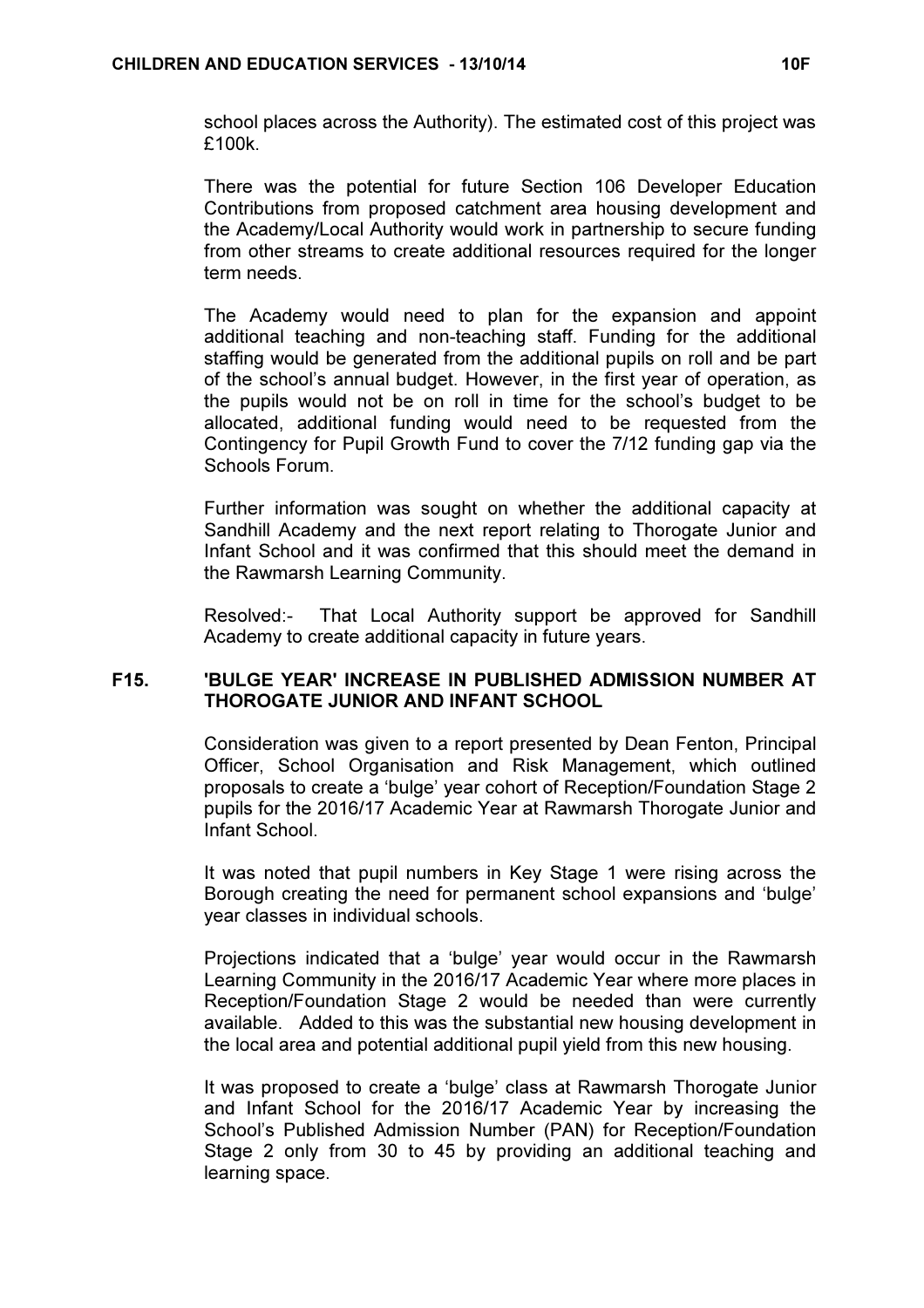There was a Section 106 Developer Education Contribution of £150k from the nearby 'Wickets' development which would be used to create the additional permanent teaching and learning space at the School.

The School would need to plan for the expansion and appoint additional teaching and non-teaching staff. Funding for the additional staffing would be generated from the additional pupils on roll and would be part of the School's annual budget. However, in the first year of operation, as the pupils would not be on roll in time for the School's budget to be allocated, additional funding would need to be requested from the Contingency for Pupil Growth Fund to cover the 7/12 funding gap via the Schools Forum.

Resolved:- That a one year increase in the Published Admission Number (PAN) at Thorogate Junior and Infant School for the 2016/17 Academic Year to accommodate an increased cohort 'bulge' year be approved.

# F16. CHILDREN AND YOUNG PEOPLE'S SERVICES PERFORMANCE INDICATOR REPORT - QUARTER ONE, 2014-2015

 Consideration was given to a report presented by Sue Wilson, Performance and Quality Manager, which outlined performance at the end of Quarter 1 2014/15 against targets, with direction of travel against previous year's performance and comparisons with statistical neighbours and national data where available.

Reference was made to the report and appendix 'Performance – Qtr1 2014-15' which provided details of performance by each Corporate Plan Priority relating to Children and Young People's Services measures rated as red. It was confirmed that no outcomes were rated as red indicators in this quarter.

Full details of performance and commentary at indicator level were provided and which included:-

- Performance against targets (Comparing performance against set targets).
- Direction of travel analysis (Comparing 2014/15 Quarter 1 performance to 2013/14 outturn performance).
- Performance against Statistical Neighbours average.
- Performance against National average.

Resolved:- (1) That the Performance Report be received and performance noted.

(2) That the report be submitted to the Children, Young Peoples and Families Partnership for their information.

(3) That should any indicators have ongoing issues or poor performance they should be recommended for performance clinics.